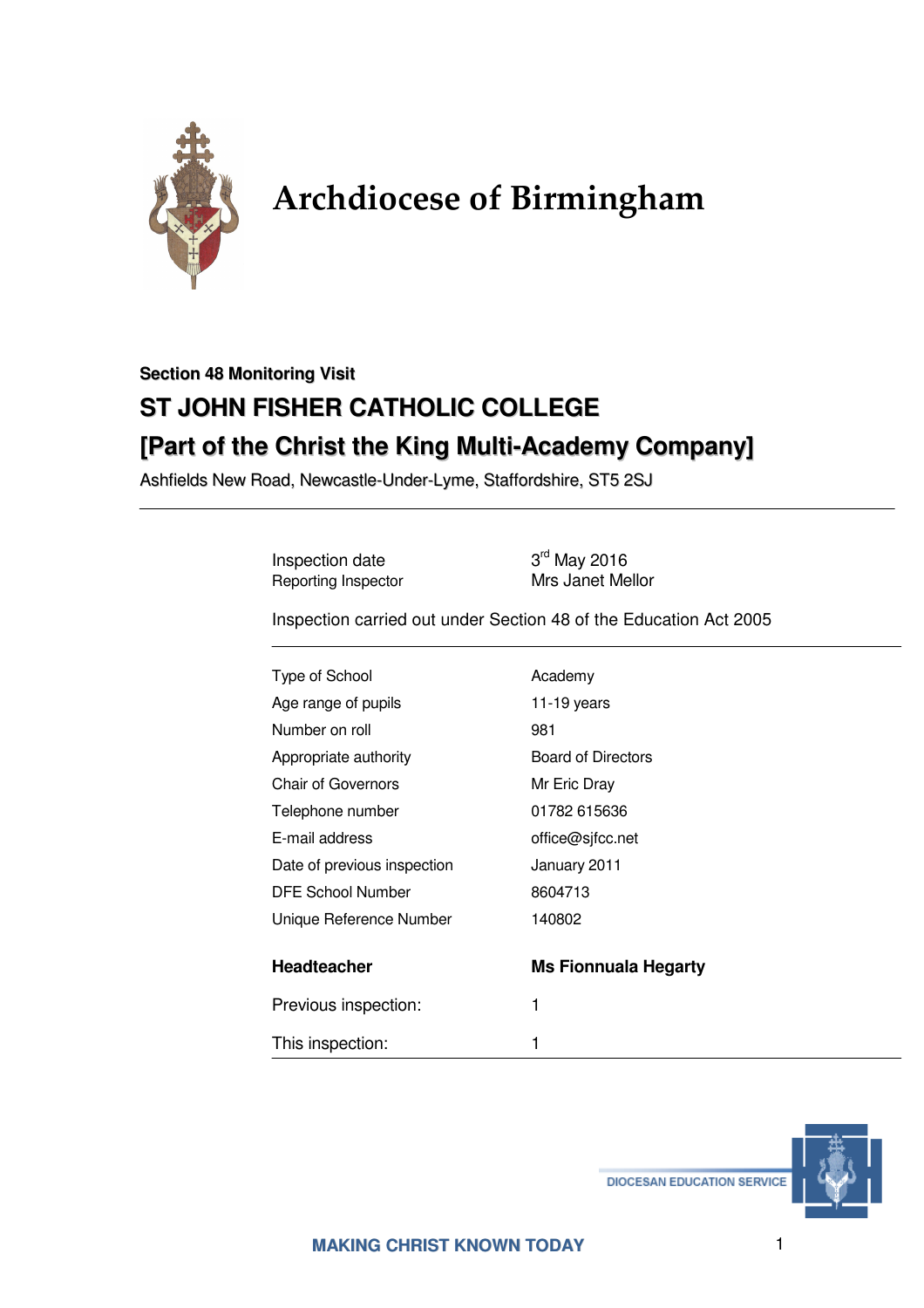

**Diocesan Education Service** 

 Diocesan Education Service, May 2016 **Don Bosco House, Inc.** The Contract of the Don Bosco House, Coventry Road, Coleshill, B46 3EA

Ms Fionnuala Hegarty St John Fisher Catholic College Ashfields New Road Newcastle-Under-Lyme ST5 2SJ

Dear Ms Hegarty,

Section 48 Monitoring inspection: Tuesday 3rd May 2016

Thank you for the kind welcome which you, your staff and students gave to the Assistant Inspector, Miss Louisa Craig, and to me, when we inspected your college on 3rd May. We want to thank you too for providing the pre-inspection information and for the documentation made available to us during the inspection. Thank you for the time given by staff, the chaplains, learners, parents and the Chair of the Academy Committee.

The inspection was a "light touch" monitoring inspection because religious education (RE) and the Catholic life of your college were judged at the last inspection to be outstanding and because it is now five years since the last section 48 inspection.

The purpose of the inspection was to assess the quality of the college's self-evaluation and improvement planning for RE and Catholic life. The process for this assessment involved reading your self-evaluation documentation, interviewing senior leaders, chaplains, a representative of the Academy Committee, parents and groups of learners, as well as studying your evidence folders and examples of the learners' work. We completed seven observations of parts of RE lessons, and attended part of an assembly, form prayer and a form Mass.

On the basis of your own evaluations, you made the judgement that the college is outstanding in the quality of its Catholic life and RE. We are pleased to confirm that this judgement is accurate. The last inspection indicated some inconsistency in the quality of teaching and learning in RE. Your current evaluation is that consistency has been achieved and that all learners receive good to outstanding teaching. Our own observations support this judgement. It has been achieved through careful monitoring of lessons and work scrutiny, as well as shared resources and a sound teamwork approach, which constantly focuses on improvement. Teachers set high standards and challenging targets for their classes, and learners respond with excellent behaviour and engagement. The RE department is at the forefront of recent college developments in assessment in the light of the new GCSE grading system and rightly judges itself to have made great strides forward also in this area since the last inspection. Learners know how they are progressing, value target setting and the time given to respond to teachers' comments. The use of data is embedded, enabling precision in the development of strategies for supporting learners on an individual basis, and addressing issues such as the gap between the progress of boys and girls, and of that between those supported by additional funding and other learners. The progress of learners with special needs has been identified as a focus for attention in forward planning. Overall strategic departmental planning is in place. However, more confidence in setting measurable targets and succinct reference to evaluation would give a greater focus.

Emphasis in departmental planning is given to the immediate task of preparing for curriculum change, including for GCSE. The department justifiably evaluates positively its existing skills in delivering teaching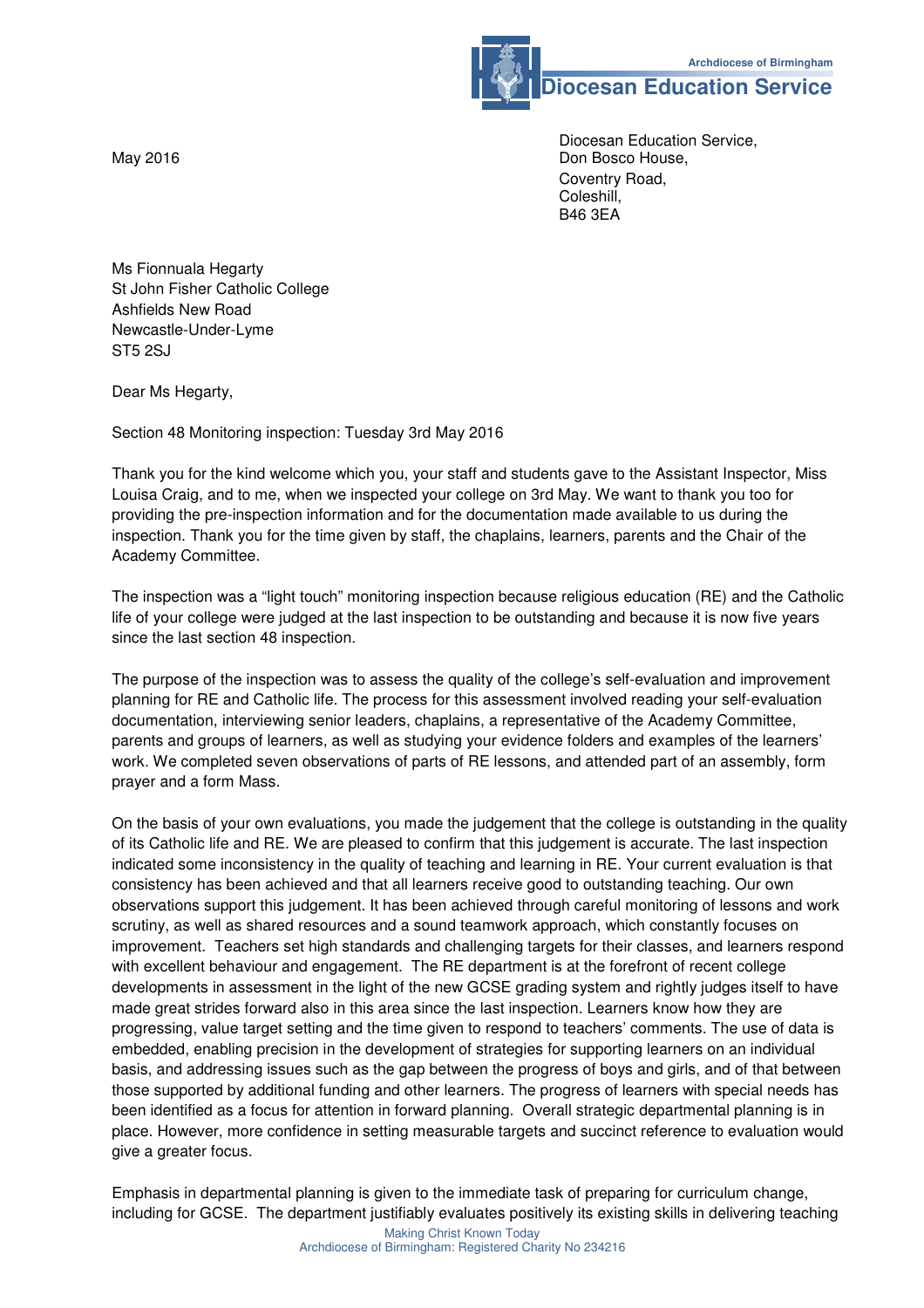## **Diocesan Education Service**

about other faiths. Although the evaluation refers to a *comparison* of faiths, our work scrutiny did not indicate that this is the approach. Evidence showed that the study of Judaism, for example, is rightly rooted in a deeply held respect for this world faith as well as in an aim to help learners to understand the Jewish roots of the Catholic faith. The RE department invites learner feedback through a 'comments' box and therefore monitors teaching at the point of delivery, as well as in discussions with senior colleagues and in department meetings. Learners enjoy RE because of the challenge it affords, and the excellent relationships with their teachers. Outcomes have risen in the last two years to well above diocesan averages with an almost entire cohort entry. As a result of this, progress and outcomes at GCSE are rightly evaluated as outstanding.

At Sixth Form level the college has good reason to take pride in the provision of General RE for all, and the entry of 80% of the cohort for the extended project, given the complexities of timetabling within the Trinity Consortium. Learners were seen developing high levels of research and writing skills on controversial topics within the media such as abortion and euthanasia. They have excellent knowledge of the teachings of the Catholic Church in these areas. Courses for AS and A2 in Philosophy and Ethics attract generally improving numbers of learners, and teaching, learning, progress and outcomes are closely monitored. Our work scrutiny indicated very thorough marking and feedback, with rapidly developing skills in the extended writing and argumentation required for advanced level success. Over the last three years results have been outstanding with a high proportion of top grades and an almost 100% pass rate.

The college also judges its Catholic life to be outstanding. This evaluation is based upon increasingly significant feedback and surveys, including from learners and their parents and carers. Overall improvement planning prioritises chaplaincy and ethos, and indicates a leadership role in this area by all senior managers. Targets are linked to the vision statement created in June 2015, and a recent reworking of the mission statement has led to greater clarity of purpose. Areas for development are identified through observations, formal monitoring and evaluation leading to target setting for the coming year. The lay chaplain has a key role in evaluation as he applies with growing confidence his own study skills to detailed and frank analysis. The academy committee receives regular reports on the Catholic life of the college and not only provides support and challenge but also a dynamic engagement in provision and impact, for example in the Lourdes pilgrimage.

Provision for Catholic life is well planned and seen to be the responsibility of all staff, as is stated firmly in your annual review of 2015, and this leads to many initiatives. The college is constantly eager to reach out into the local community through, for example, support for primary schools, and musical events. Sixth formers' work with the Society of Saint Vincent de Paul is highly esteemed and enables them to experience work in the spirit of justice and charity, through practical tasks and fund raising. Christian unity is a focus through work with an Anglican feeder school, and with the Salvation Army at harvest thanksgiving time, also reflecting the diverse Christian intake. As a result of our interviews with learners it is clear that they are very aware of their own spiritual and moral development whilst studying at the college, through extracurricular activities, including the Duke of Edinburgh award, retreats, RE, Citizenship and other subjects. They grow in an awareness of vocation especially through the annual vocations day, and are motivated to be ambitious and aware of their potential. Learners and their parents recognise acutely the key role of the college in personal formation. In this and its level of care for learners and their families the college clearly stands out.

The staff handbook is outstanding in its unequivocal statements about the fundamental Catholic purpose of the college and its nature as a worshipping community. The importance of high standards in liturgy is stressed, and the Church's calendar is incorporated into that of the college. As a target in improvement planning the task of developing form time prayer through a weekly reflection is supported by guidance from senior staff and monitored by them. During the inspection there was an excellent reflection on the saints' day with a Year 8 form, in which learners were challenged to think of ways in which they could live life in the way of Jesus, like the apostles. The priest chaplain contributes very effectively to planning for improvement in collective worship chiefly through discussion, and the staff liturgy group is of growing significance. Learners participate reverently in form prayer, liturgy, assemblies and Masses, contributing